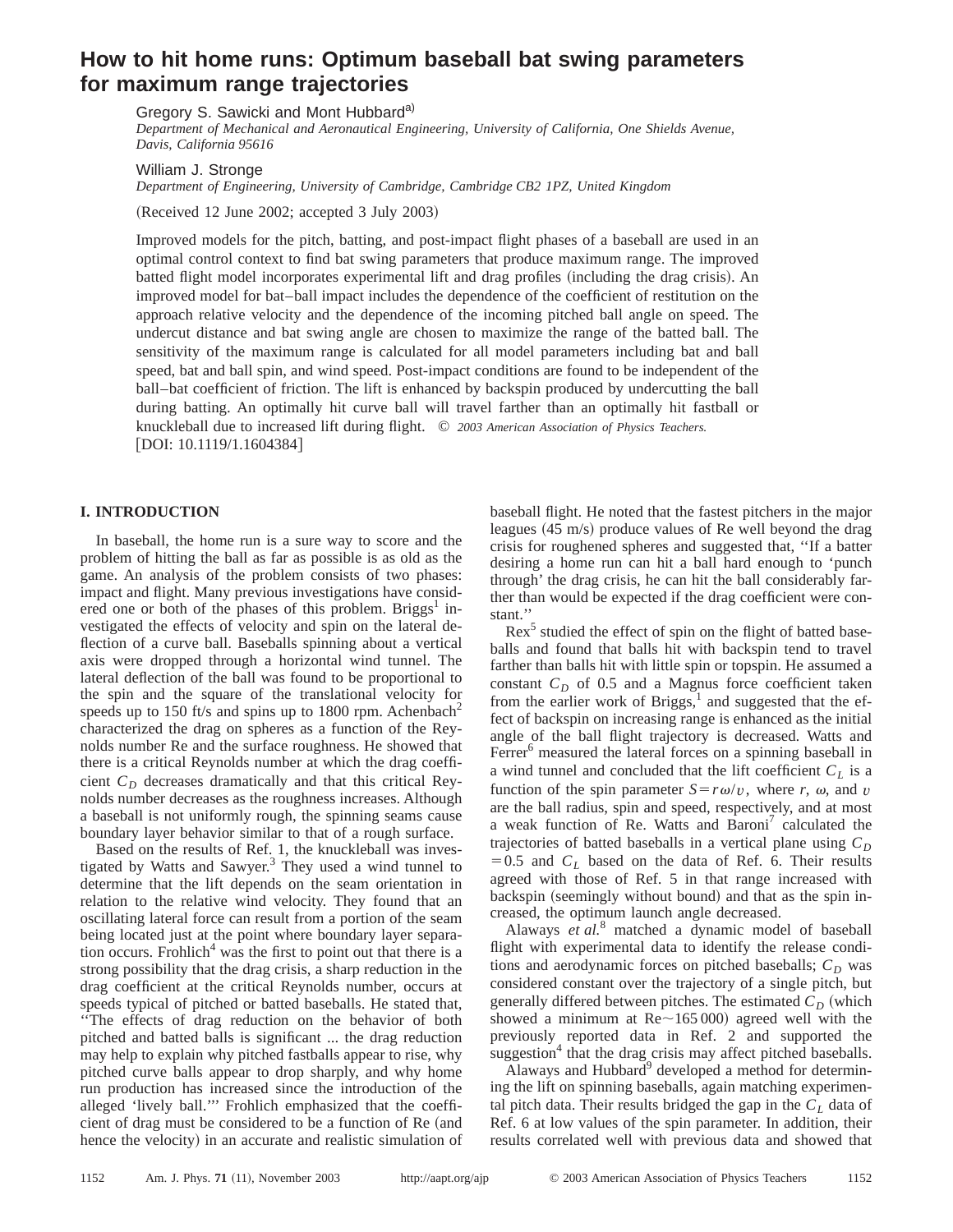

Fig. 1. Two-dimensional impact schematic. The bat– ball contact occurs with the bat horizontal, but with both vertical and horizontal components of bat and ball velocities and bat and ball spin. The batted ball speed  $\hat{V}_{bf}$ , launch angle  $\zeta$ , and spin  $\omega_{bf}$  are functions of preimpact bat and ball speed and spin, the angle  $\gamma$ , and the two primary batter controlled parameters,  $E$  and  $\psi$ .

the seam orientation has a stronger effect on  $C_L$  than Re when the spin is small. As the spin parameter increases, the influence of seam orientation decreases.

The impact problem also has been studied. Kirkpatrick<sup>10</sup> analyzed the collision between the bat and ball assuming that the bat is swung in a horizontal plane. Kagan $11$  did an analytical calculation of the sensitivity of the range to the coefficient of restitution. Other authors have considered the bat– ball impact, but mostly from the point of view of bat vibration and the location of a sweet spot.12–16

In addition to the effect of backspin on the trajectory of a baseball, the backspin that results from oblique impact with friction between the bat and ball has been calculated.<sup>7</sup> Classical rigid body collision theory was used to show that if the coefficient of friction is not too small, the batter can generate large backspin by undercutting the ball center by as much as 1–2.5 cm, although the coefficient of friction that they employed ( $\mu$ =0.05–0.1) is too small to be considered representative of collisions between bat and ball. Watts and Baroni<sup>'</sup> were the first to suggest that an optimum batting strategy might exist, namely that there might be an optimum combination of ball backspin and launch angle for a given initial batted ball speed.

Although the optimal initial flight conditions were considered in Ref. 7, the authors did not explicitly present the manner in which the batter could produce them. In this paper we combine improved models of both the impact and flight with optimization techniques that allow the direct calculation of the optimum bat swing parameters (rather than initial flight parameters), undercut distance, and bat swing plane angle for different pitches. We also present the sensitivities of the optimal solutions to other relevant parameters and environmental factors.

# **II. METHODS AND CALCULATIONS**

#### **A. Initial conditions for impact**

Figure 1 shows the kinematic properties of the bat  $(left)$ and the ball (right) at the instant of collision. These properties are expressed in an impact reference frame **n***<sup>i</sup>* oriented relative to the common tangent plane passing through the coincident contact points  $C$  and  $C'$  on the ball and bat, respectively. Contact is assumed to occur with the bat horizontal and perpendicular to the assumed vertical plane of flight of the pitched (and batted) ball. The orthonormal impact coordinate frame contains a unit vector  $\mathbf{n}_3$  normal to the common tangent plane, another unit vector  $\mathbf{n}_1$  in the common tangent plane, and a unit vector  $\mathbf{n}_2 = \mathbf{n}_3 \times \mathbf{n}_1$  that is normal to the vertical plane of flight (see Fig. 1). Initial conditions for the impact depend on the type and speed of the pitch as well as the bat velocity and positioning relative to the ball.

The ball velocities are initially defined in an inertial orthogonal (flight) frame with positive  $x$  toward center field, positive *y* skyward, and positive *z* from the pitchers mound toward first base. The angles between the horizontal and the incident ball velocity vector  $\hat{V}_{b0}$  and between the ball velocity vector and the common normal  $\mathbf{n}_3$ , are termed  $\gamma$  and  $\delta$ , respectively, and are both positive counterclockwise (Fig. 1). The symbol *ˆ* denotes the location in the flight plane of the projection of the center of mass for a body. Subscripts *b*, *B*, 0, *f*, and *p* denote ball, bat, pre-impact, post-impact, and pitcher, respectively. Likewise, the bat has incident velocity magnitude  $\hat{V}_B$  at the point  $\hat{B}$  on its axis in the  $\mathbf{n}_1 - \mathbf{n}_3$  plane. The angle between the horizontal and the bat initial velocity vector is  $\psi$ , and  $\alpha$  denotes the angle between the bat velocity vector and the common normal  $n_3$ , again both positive counterclockwise. The angle  $\theta$  between the horizontal and **n**<sub>3</sub> is related to the undercut distance (defined as the difference in *y* coordinates of the ball and bat and positive when the bat axis is below the ball center; see Fig.  $1$ ) by

$$
\theta = \sin^{-1}\left(\frac{E}{r_b + r_B}\right). \tag{1}
$$

The other angles satisfy the relations

$$
\delta = \theta - \gamma, \quad \alpha = \theta - \psi. \tag{2}
$$

The angle  $\gamma$  is a function of the pitch speed at the plate,  $\hat{V}_{b0}$ . A faster pitched ball that crosses the plate in the strike zone has a relatively larger downward vertical velocity component, both when pitched,  $\hat{V}_{hyp}$ , and at the plate,  $\hat{V}_{hyp}$ . If we fit the data in Fig. 6 of Ref. 8,  $\hat{V}_{hyp}$  varies with pitch speed  $\hat{V}_{bp}$  roughly according to  $\hat{V}_{byp} = -(\hat{V}_{bp} - 36)/3.4$  in m/s. We used the approximations that  $\hat{V}_{by0} = \hat{V}_{byp} - gt$ , where  $g$  is the acceleration due to gravity and  $t$  is the flight time,  $t = D/\hat{V}_{bp}$ , where  $D = 18.52$  m is the distance from the mound to home plate. We have used the fact that a typical pitch loses about 5% of its speed during the pitch  $\hat{V}_{b0}$  $=0.95 \hat{V}_{bp}$  (from Fig. 6 of Ref. 8). We then estimate the final vertical speed of the ball at the plate given the magnitude of the ball velocity at the plate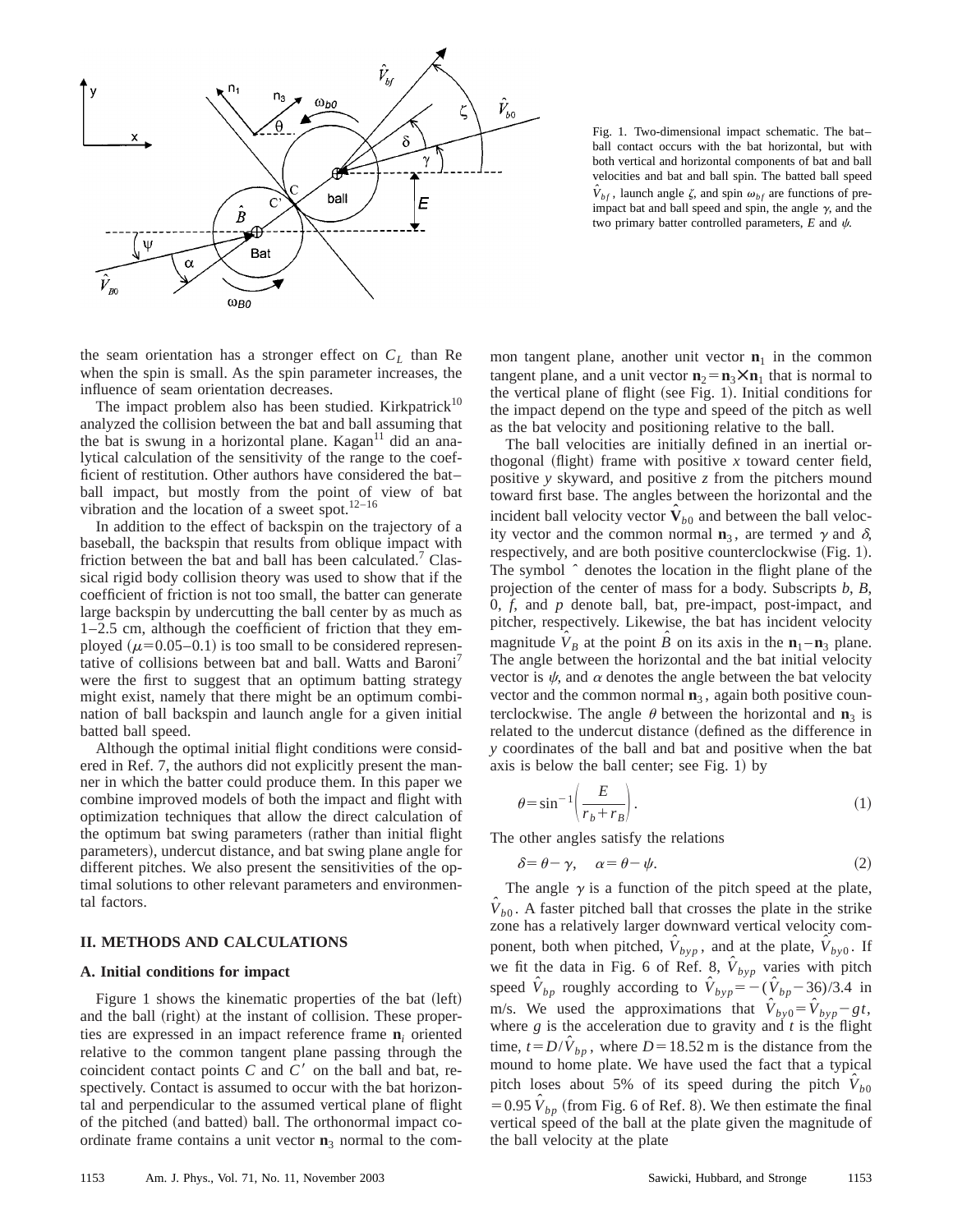Table I. Model parameters and variables. The subscripts *b* and *B* refer to ball and bat, respectively; the subscripts 0, *f*, and *p* refer to pre-impact, post-impact, and pitch release, respectively; subscripts 1, 2, 3 and *x*, *y*, *z* refer to the components of vectors in the orthonormal impact and inertial reference frames, respectively.

| Symbol                     | Description                                                  | Value                               |  |  |  |  |
|----------------------------|--------------------------------------------------------------|-------------------------------------|--|--|--|--|
| g                          | Gravitational acceleration constant                          | 9.81 m/s <sup>2</sup>               |  |  |  |  |
| $\rho$                     | Atmospheric density                                          | 1.23 $\text{kg/m}^3$                |  |  |  |  |
| $\mu$                      | Static coefficient of friction                               | $0.50 \pm 0.04$ wood                |  |  |  |  |
|                            |                                                              | $0.35 \pm 0.03$ aluminum            |  |  |  |  |
| $\boldsymbol{\nu}$         | Kinematic viscosity of air                                   | $1.5e^{-5}$ m <sup>2</sup> /s       |  |  |  |  |
| $C_D$                      | Drag coefficient                                             |                                     |  |  |  |  |
| $C_L$                      | Lift coefficient                                             |                                     |  |  |  |  |
| $M_h$                      | <b>Baseball</b> mass                                         | $0.145 \text{ kg} (5.1 \text{ oz})$ |  |  |  |  |
| $M'_R$                     | Bat mass                                                     | $0.9 \text{ kg} (31.7 \text{ oz})$  |  |  |  |  |
| $r_h$                      | Baseball radius                                              | $0.0366$ m $(1.44$ in.)             |  |  |  |  |
| $r_B$                      | Bat barrel radius                                            | $0.0350$ m $(1.38$ in.)             |  |  |  |  |
| $k_{B1}$                   | Radius of gyration of bat for c.m. about $\mathbf{n}_1$ axis | $0.217$ m $(8.54$ in.)              |  |  |  |  |
| $k_{B2}$                   | Radius of gyration of bat about $\mathbf{n}_2$ axis          | $0.0231$ m $(0.91$ in.)             |  |  |  |  |
| k <sub>b</sub>             | Radius of gyration of ball about c.m.                        | $0.0247$ m $(0.97$ in.)             |  |  |  |  |
| E                          | Undercut distance                                            |                                     |  |  |  |  |
| $\theta$                   | Angle of common normal $n_3$ from horizontal                 |                                     |  |  |  |  |
| $\alpha$                   | Bat swing angle from common normal                           |                                     |  |  |  |  |
| ψ                          | Bat swing angle from horizontal                              |                                     |  |  |  |  |
| $\gamma$                   | Pitched ball velocity angle from horizontal                  |                                     |  |  |  |  |
| $\delta$                   | Pitched ball velocity angle from common normal               |                                     |  |  |  |  |
| $\hat{V}_{b0}$             | Pitched ball speed at plate                                  |                                     |  |  |  |  |
| $\hat{V}_{B0}$             | Pre-impact bat speed at $\ddot{B}$                           |                                     |  |  |  |  |
| $\omega_{b0}$              | Pre-impact ball spin magnitude                               |                                     |  |  |  |  |
| $\omega_{B0}$              | Pre-impact bat spin magnitude                                |                                     |  |  |  |  |
| $\omega_{bf}$              | Post-impact ball angular velocity                            |                                     |  |  |  |  |
| $\mathbf{V}_w$             | Wind velocity                                                |                                     |  |  |  |  |
| $\hat{\mathbf{V}}_{bf}$    | Post-impact ball c.m. velocity                               |                                     |  |  |  |  |
| $\mathbf{V}_{bf}$          | Post-impact ball velocity at contact point                   |                                     |  |  |  |  |
| $\mathbf{V}_{\mathit{Bf}}$ | Post-impact bat velocity at contact point                    |                                     |  |  |  |  |
| ζ                          | Post-impact ball velocity angle from horizontal              |                                     |  |  |  |  |

$$
\hat{V}_{b y 0} = \frac{-\hat{V}_{b0}^2 + 36 \times 0.95 \times \hat{V}_{b0} - 3.42 \times 0.95^2 \times g \times 18.52}{3.42 \times 0.95 \times \hat{V}_{b0}}
$$
\n
$$
= \frac{-\hat{V}_{b0}^2 + 34.2 \times \hat{V}_{b0} - 561}{3.25 \times \hat{V}_{b0}}.
$$
\n(3)

The angle  $\gamma$  can be expressed as

$$
\gamma = -\sin^{-1}\left(\frac{\hat{V}_{by0}}{\hat{V}_{b0}}\right). \tag{4}
$$

The ball has mass  $M_b$ , radius  $r_b$ , angular velocity magnitude  $\omega_b$  and center of mass (c.m.) velocity magnitude  $\hat{V}_b$ ; the bat has mass  $M'_B$ , barrel radius  $r_B$ , and angular velocity  $\omega_B$  about its axis (Table I). The bat has a radius of gyration about its axis  $k_{B2}$  and the ball's radius of gyration about its center is  $k<sub>b</sub>$ .

We further assume that the ball strikes the bat along its length at the center of percussion relative to the handle end; this point is located about 83 mm outside the center of mass.<sup>17</sup> This assumption ensures that, as the ball strikes the bat, there will be no impulsive reaction between the handle and the batter's hands. Furthermore, because this point is near the nodes of the first and second free vibration modes, vibrational energy loss is minimized and a rigid body model for the bat is a good approximation.<sup>16</sup> With the impact point at some distance from the center of mass however, the effective inertia of the bat at the impact point is reduced. For a bat

of actual mass  $M'_B = 0.9 \text{ kg} (32 \text{ oz})$ , a radius of gyration about a transverse axis through the center of mass,  $17 k_{B1}$  $=0.217 \text{ m}$ , and impact at the center of percussion, the present two-dimensional analysis gives an equivalent bat mass  $M_B$ =0.8 kg to have the same impulse for the period of compression. This equivalent mass for the planar (twodimensional) impact analysis is calculated from  $M_B/M_B^{\prime}$  $= (1 + z^2/k_{B1}^2)^{-1}$ , where  $z = z_{cp} - z_{c.m.}$  is the axial distance of the impact point from the bat center of mass.

#### **B. Impact analysis**

The analysis of the oblique impact of rough, hard bodies follows the planar rigid-body impact methodology and terminology developed by Stronge.<sup>18</sup> This approach is more complex than that used in Ref. 7 and is chosen to provide a formalism that can be used in potentially more complex batting geometries in which the bat is not constrained to remain horizontal and the ball and bat can have other than horizontal components of spin and lateral components of velocity. The formalism expresses the changes in relative velocity at the contact point as a function of the normal component impulse and hence calculates the bat and ball conditions at separation. Although significant ball deformations can occur during batting, this analysis assumes rigid-body impact where the inertia properties are invariant and contact duration is negligibly small as a consequence of deflections being small.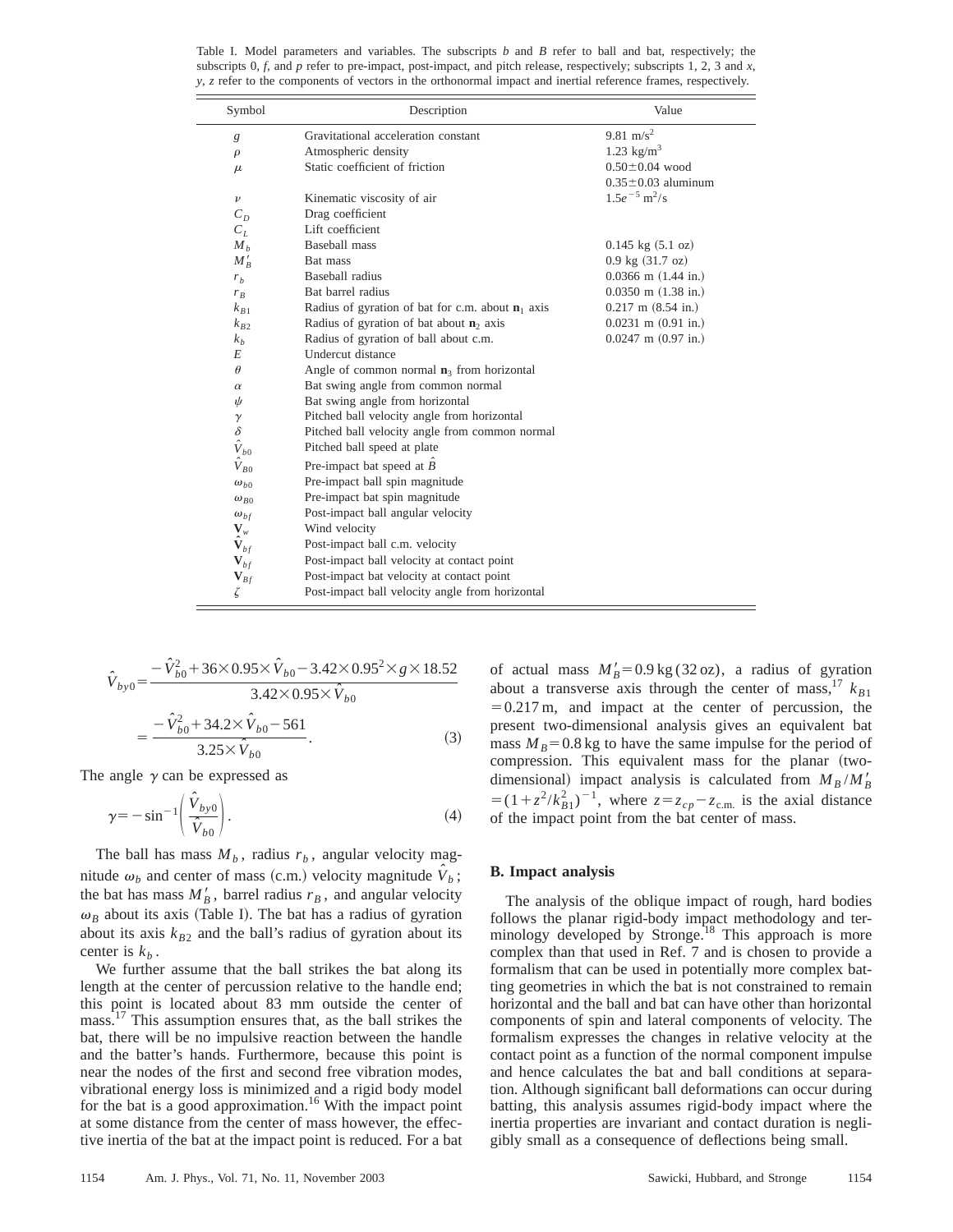In the impact reference frame and using indicial notation, the position vectors to the contact point *C* from the center of mass of the ball  $r_{bi}$  and from the point  $\hat{B}$  on the bat axis  $r_{Bi}$ are expressed as, respectively,

$$
r_{bi} = \begin{pmatrix} 0 \\ 0 \\ -r_b \end{pmatrix}, \quad r_{Bi} = \begin{pmatrix} 0 \\ 0 \\ r_B \end{pmatrix}.
$$
 (5)

At the contact point of each body, a reaction force  $F_{Bi}$  or  $F_{bi}$  develops that opposes the interpenetration of the bodies during impact. These forces are related to differentials of the impulse  $dP_{Bi}$  and  $dP_{bi}$  at *C* and *C'* by

$$
dP_{Bi} = F_{Bi}dt, \quad dP_{bi} = F_{bi}dt \quad (i = 1,3), \tag{6}
$$

where the subscripts 1 and 3 denote the tangential and normal components of the vectors. Because the present model is two-dimensional, the components along the two axis are identically zero. Newton's equations of motion for translation of the center of mass of the ball and point  $\hat{B}$  of the bat are

$$
d\hat{V}_{bi} = M_b^{-1} dP_{bi}, d\hat{V}_{Bi} = M_B^{-1} dP_{Bi}, \qquad i = 1,3
$$
 (7)

and the differential rotation of each rigid body about  $n_2$  is described by

$$
d\omega_{bi} = (M_b k_b^2)^{-1} r_{bi} \times dP_{bi},
$$
  
\n
$$
d\omega_{Bi} = (M_B k_{B2}^2)^{-1} r_{Bi} \times dP_{Bi}.
$$
\n(8)

Using the construct of an infinitesimal deformable particle between the points of contact, $^{18}$  the changes in the relative velocity between the bodies at the contact point *C* are obtained as a function of impulse  $P_i(i=1,3)$  during the contact. In order to handle distinct periods of slip or stick during impact, the period of collision can be characterized as a function of a continuous independent variable, the impulse  $P_i$ .

The velocity of the contact point on each rigid body,  $V_{bi}(P_{bi})$  or  $V_{Bi}(P_{Bi})$ , is a function of the reaction impulse and is related to the velocity of the corresponding center through

$$
V_{bi} = \hat{V}_{bi} + (\omega_{bi} \times r_{bi}),
$$
  
\n
$$
V_{Bi} = \hat{V}_{Bi} + (\omega_{Bi} \times r_{Bi}).
$$
\n(9)

The relative velocity across the contact point is the velocity difference

$$
v_i = V_{bi} - V_{Bi},\tag{10}
$$

and the effective mass *m* is defined as

$$
m = \frac{M_b M_B}{M_b + M_B}.\tag{11}
$$

We note that the contact forces acting on each body are equal and opposite,  $dp_i = dP_{bi} = -dP_{Bi}$ . If we substitute Eqs.  $(7)$ – $(9)$  into Eq.  $(10)$ , the differential equations of motion can be written in matrix form. If we express the differential of the relative velocity at the contact point as a function of the differential impulse, we obtain

$$
\begin{cases}\ndv_1 \\
dv_3\n\end{cases} = m^{-1} \begin{bmatrix} \beta_1 & -\beta_2 \\ -\beta_2 & \beta_3 \end{bmatrix} \begin{cases} dp_1 \\ dp_3 \end{cases},
$$
\n(12)



Fig. 2. Changes in components of relative velocity with normal impulse *p* during collinear impact with slip-stick at the contact point C.

where the elements of the inverse of the inertia matrix can be expressed as

$$
\beta_1 = 1 + \frac{mr_{b3}^2}{M_b k_b^2} + \frac{mr_{B3}^2}{M_B k_{B2}^2},
$$
  
\n
$$
\beta_2 = \frac{mr_{b1}r_{b3}}{M_b k_b^2} + \frac{mr_{B1}r_{b3}}{M_B k_{B2}^2},
$$
  
\n
$$
\beta_3 = 1 + \frac{mr_{b1}^2}{M_b k_b^2} + \frac{mr_{B1}^2}{M_B k_{B2}^2}.
$$
\n(13)

Finally, the tangential and normal components of differential impulse can be related using the Amonton–Coulomb  $law<sup>18</sup>$ for dry friction:

$$
dp_1 = -\mu s dp_3, \quad s = \begin{cases} 1, & v_1(p_3) > 0 \\ 0, & v_1(p_3) = 0 \\ -1, & v_1(p_3) < 0 \end{cases}
$$
 (14)

where *s* characterizes the direction of slip, and the static and dynamic coefficients of friction are denoted by  $\mu$  and assumed to be equal. The negative sign in Eq.  $(14)$  ensures that friction opposes the direction of slip. The differential equations of motion for the impact can then be expressed in terms of a single independent variable, the normal reaction impulse  $p_3 \equiv p$ :

$$
dv_1 = m^{-1}(-\mu s \beta_1 - \beta_2) dp,
$$
  
\n
$$
dv_3 = m^{-1}(\mu s \beta_2 + \beta_3) dp.
$$
\n(15)

At the contact point between bat and ball, the components of the initial relative velocity for impact are given by

$$
v_1(0) = \hat{V}_{b1}(0) + r_{b3}\omega_{b2}(0) - \hat{V}_{B1}(0) - r_{B3}\omega_{B2}(0),
$$
  

$$
v_3(0) = \hat{V}_{b3}(0) - \hat{V}_{B3}(0).
$$
 (16)

In the bat–ball collision  $r_{B1} = r_{b1} = 0$ , and thus  $\beta_2 = 0$  and  $\beta_3=1.$ 

If we integrate Eq.  $(15)$  and set the relative velocity components to zero, we can calculate the normal impulse  $p_s$ required to bring the initial slip to a halt and the normal impulse  $p_c$  that makes the initial normal relative motion vanish (the impulse for compression as shown in Fig. 2):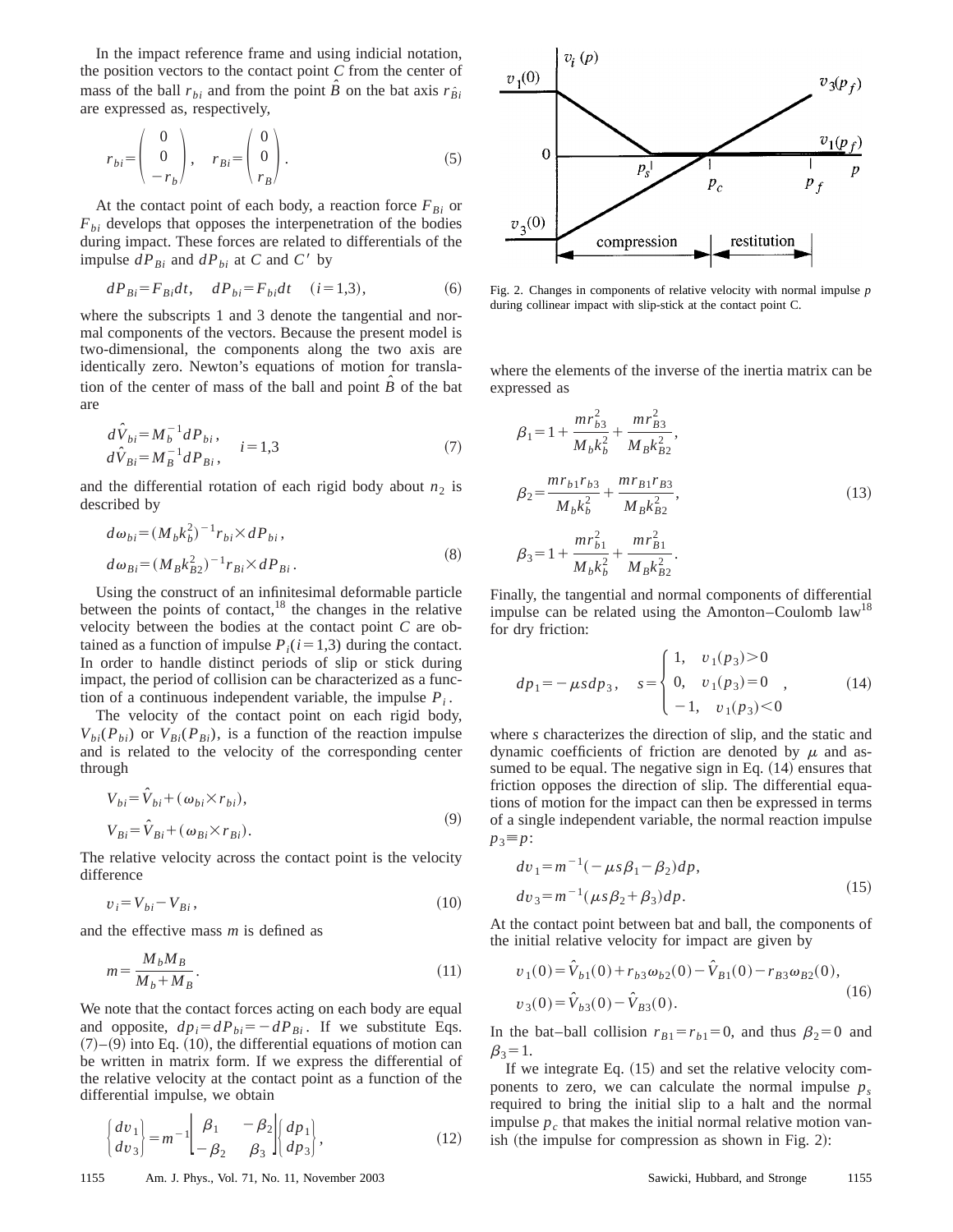$$
p_s = \frac{mv_1(0)}{\mu s \beta_1},\tag{17}
$$

$$
p_c = -mv_3(0). \t\t(18)
$$

When  $p > p_s$ , the tangential relative motion can either stick (pure rolling ensues) or slip in the opposite direction. In order for a collision with initial slip to stick after  $p<sub>s</sub>$  a specific ratio of tangential to normal reaction force is required; this ratio is termed the coefficient for stick  $\bar{\mu}$ . For planar impact,  $\bar{\mu} = \beta_2 / \beta_1$ . For the bat–ball collision  $\beta_2 = 0$ , so that  $\bar{\mu}$ =0; consequently if slip is brought to a halt, the contact will subsequently stick because  $\mu > \bar{\mu}$ .

Following the period of compression there is a period of restitution during which some normal relative motion is restored. Restitution ends at the final impulse  $p_f$  when separation occurs. In an elastic collision all of the energy is restored and the coefficient of energetic restitution  $e_* = 1$ . In an inelastic collision some energy is dissipated and  $0 < e_* < 1$ . It has been shown that  $e_{*}$  is a function of the relative velocity between the contact points (impact velocity) in the normal direction at the instant of impact. In general,  $e_*$  decreases with increasing normal initial relative velocity. We assume the relation between  $e_{\ast}$  and the normal relative velocity<br>heapd on a linear fit to the data of Bof. 10, which coincides based on a linear fit to the data of Ref. 19, which coincides with the NCAA standard that at 60 mph,  $0.525 \le e_*$ <br>  $< 0.550$ :

$$
e_* = 0.540 - \left(\frac{v_3(0) - 26.8}{400}\right),\tag{19}
$$

where  $v_3(0)$  is measured in m/s. The coefficient of restitution for aluminum bats is slightly higher than that for wood. The normal impulse at separation  $p_f$  can be written as

$$
p_f = p_c (1 + e_*). \tag{20}
$$

We are interested in the ball velocity and spin after bat impact, which depend on the final impulse  $p_f$ . If  $p_s > p_f$ , the contact slips throughout the impact period, and the final tangential impulse is limited by  $p_f$ . If  $p_s < p_f$ , slip halts during impact and the tangential impulse is limited by  $p_s$ ; this occurs if the initial slip is small,  $v_1(0)/v_3(0) < (1+e_*)$  $\times(\mu s\beta_1)$ . We have

$$
\mathbf{p}_f = \begin{pmatrix} -\mu s p_s \\ 0 \\ p_f \end{pmatrix}, \quad p_s < p_f,
$$
  
\n
$$
\mathbf{p}_f = \begin{pmatrix} -\mu s p_f \\ 0 \\ p_f \end{pmatrix}, \quad p_s > p_f.
$$
\n(21)

Finally, by using the results from Eq.  $(20)$ , we can express the state of the ball at separation from impact as:

$$
\hat{\mathbf{V}}_b(p_f) = \hat{\mathbf{V}}_b(0) - M_b^{-1} \mathbf{p}_f,
$$
\n
$$
\boldsymbol{\omega}_b(p_f) = \boldsymbol{\omega}_b(0) + \left(\frac{1}{M_b k_b^2}\right) \mathbf{r}_b \times \mathbf{p}_f,
$$
\n
$$
\zeta = \theta + \tan^{-1} \left(\frac{\hat{V}_{bf1}}{\hat{V}_{bf3}}\right).
$$
\n(23)

The post-impact ball velocity and spin in Eq.  $(22)$  and launch angle in Eq.  $(23)$  define the initial conditions for simulation of the flight phase.

#### **C. Friction measurement**

The coefficient of friction  $\mu$  between bat and ball was measured using a variant of the inclined plane experiment. Two new bats were taped together with the horizontal axes of their cylindrical barrels parallel. Two balls, also taped together to prevent rolling, were set in the groove formed by the bats' top surfaces, taking care to ensure that only the balls' leather surfaces contacted the bats. The knobs of the bats were slowly raised until slip occurred. A threedimensional force balance at incipient slip shows that  $\mu$  is given by

$$
\mu = \tan \kappa \cos \sigma,\tag{24}
$$

where  $\kappa$  is the angle of the long axes of the bats from the horizontal and  $\sigma$  is half the angle between the normal vectors to the two contact planes between a ball and the two bats. Because the static and kinetic coefficients of friction are not very different in general, and because the results presented below are relatively insensitive to  $\mu$ , we assume that the static coefficient of friction determined in this way is representative of sliding as well.

## **D. Flight simulation**

Given the post-impact ball velocity and spin  $[Eq. (22)]$ and launch angle  $[Eq. (23)]$ , it is possible to calculate the trajectory in the  $x - y$  plane (Fig. 1) and the resulting range. The spin of the ball in the flight phase follows the same sign convention as in the impact section; the batted ball backspin and pitched ball topspin are positive. The dominant gravity force  $M_b$ g acts in the negative y direction. The aerodynamic drag force acts in the direction of the relative wind velocity

$$
\mathbf{V}_r = \mathbf{V}_w - \mathbf{V}_b \,,\tag{25}
$$

where  $V_b$  and  $V_w$  are the ball and wind velocity vectors, respectively. The drag force is given by

$$
D = \frac{\rho A C_D |\mathbf{V}_r| \mathbf{V}_r}{2},\tag{26}
$$

where the frontal area  $A = \pi r_b^2$  and  $\rho$  is the air density.  $C_D$ can be determined experimentally using wind tunnel or flight tests and is a strong function of Re, where

$$
\text{Re} = \frac{2|\mathbf{V}_r|r_b}{\nu},\tag{27}
$$

where  $\nu$  is the kinematic viscosity of air.

The drag coefficient  $C_D$  is also a function of the roughness of the ball surface. Although over a wide range of speeds (and hence Re), the drag coefficient for a sphere remains nearly constant at about  $C_D=0.5$ , it was shown in Ref. 2 that an abrupt decrease by a factor of between 2 and 5 in drag (termed the "drag crisis") occurs at a value of Re in the range  $0.6 \times 10^5 \leq \text{Re} \leq 4.0 \times 10^5$ , depending on the roughness of the surface. The work of both Refs. 2 and 4 makes it clear that to obtain accurate baseball trajectories, it is essential that the drag crisis be included in the model through the dependence of  $C_D$  on Re.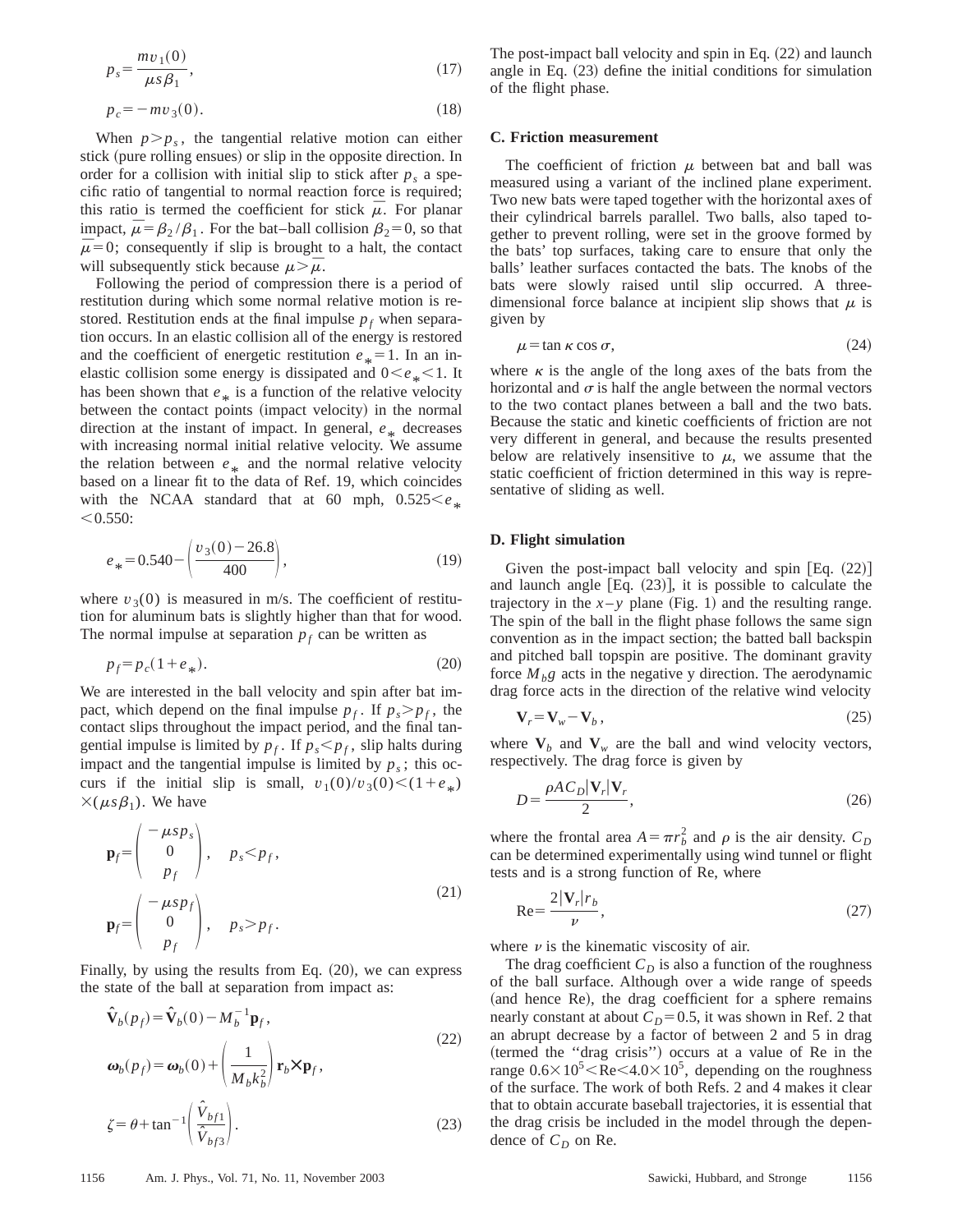

Fig. 3. Drag coefficient  $C_D$  vs Reynolds number Re. The drag decreases precipitously at Re  $1.6 \times 10^5$  (*V* $\sim$  32 m/s=72 mph) which strongly affects precipitously at Re 1.0 $\land$ 10 ( $\check{V}$   $\sim$  52 hrs - 72 hiph) which strongly arrects Fig. 4. Lift coefficient  $C_L$  vs spin parameter *S*. The large effect of ball spin the batted range.

In our model this dependence  $(Fig. 3)$  is taken from pitched baseball data collected at the 1996 Atlanta Olympics. $8$  We fit two exponential functions to the data points, one below and one above the drag crisis, each rising from the minimum value for  $C_D(0.15)$  at values of Re near the drag crisis  $({\sim}160\,000$  and 175 000). Also shown in Fig. 3 are baseball drag data from wind tunnel tests of nonspinning  $balls<sup>20</sup>$  in which a less severe drag crisis occurs at almost the same values of Re. Apparently the severity of the drag crisis is different for spinning and nonspinning balls. Briggs<sup>1</sup> has reported that, in an experiment by Dryden, a baseball was suspended in the air stream of a vertical wind tunnel with an airspeed about 42.7 m/s (Re=208 000), which results in  $C_D$  $=0.3$  (plotted as  $\circ$  in Fig. 3). The measurements of Ref. 8 indicate that this point lies on a section of the drag curve where  $C_D$  is increasing (during recovery from the drag crisis), rather than on the slowly descending portion shown in Ref. 17.

Lift, the component of the aerodynamic force perpendicular to the relative wind velocity, is given by

$$
\mathbf{L} = -\frac{\rho C_L A \mathbf{V}_r \cdot \mathbf{V}_r}{2} \frac{\mathbf{V}_r \times \omega_b \mathbf{n}_2}{|\mathbf{V}_r \times \omega_b \mathbf{n}_2|}.
$$
 (28)

The lift coefficient,  $C_L$ , is only a weak function of Re, but depends on the orientation of the seams (two and four seam pitches are defined by the number of seams that trip the boundary layer at the ball's surface during each rotation). In addition, *CL* strongly depends on the spin parameter *S*  $=r_b\omega_b/|\mathbf{V}_r|$  (see Fig. 4). The lift coefficient used in the flight simulation is marked by a line and is a bilinear best fit to all  $C_L$  vs *S* data from previous work of Watts and Ferrer,<sup>6</sup> Alaways and Hubbard<sup>8</sup> and unpublished work of Sikorsky and Lightfoot,<sup>8</sup>

$$
C_L = 1.5S, \quad S \le 0.1,
$$
  

$$
C_L = 0.09 + 0.6S, \quad S > 0.1.
$$
 (29)

This approximation ignores the effect of seam orientation that is present only at low spin.



orientation (two seam vs four seam pitches) at small *S* decreases as *S* increases.

Shear stresses on the spinning ball surface cause a torque about the center of mass. It was estimated that the spin decays by only about 1.5% over a typical 5 s flight when  $\omega$ =800 rad/s.<sup>7</sup> Recent experimental research<sup>21,22</sup> on golf balls has measured spin decay characteristic times of about 16 s. When these results are extended to the case of baseball, they predict characteristic times of between 30 and 50 s, and result in slightly larger  $(10\% -15\%)$  spin decay in a typical flight. Because of the decreasing slope of the  $C_L - S$  curve, however, this longer decay time would result in only a 6%– 10% change in the lift coefficient, and this only at the end of the flight. For these reasons we have neglected the decay of the spin entirely and assume as in Ref. 7 that spin is constant throughout the flight.

Note that the spin decay time constant and the functional dependencies of the drag and lift forces on Re and spin parameter are among the least well understood parts of the model. Further research is needed to provide a more detailed understanding of these relationships, but the dependencies that we have assumed are our best estimates at present.

State equations were numerically integrated (using MATLAB<sup>23</sup> function  $ode15s$  for stiff systems) to determine the ball flight trajectory with the forces due to gravity, drag, and lift included. The velocity and angular velocity initial conditions were obtained at separation from impact. The initial ball height was taken to be  $y(0)=1$  m. The range was determined by interpolating to finding the horizontal distance  $x(t_f)$  at the time  $t_f$  when the ball strikes the ground,  $y(t_f)$  $=0.$ 

### **E. Batting for maximum range**

The batting problem consists of two phases; impact and flight. Each phase can be simulated using MATLAB input– output functions, and the phases can be linked because the final conditions on the ball from the impact serve as initial conditions for the flight. The modular nature of the problem is convenient because it allows the phases to be studied sepa-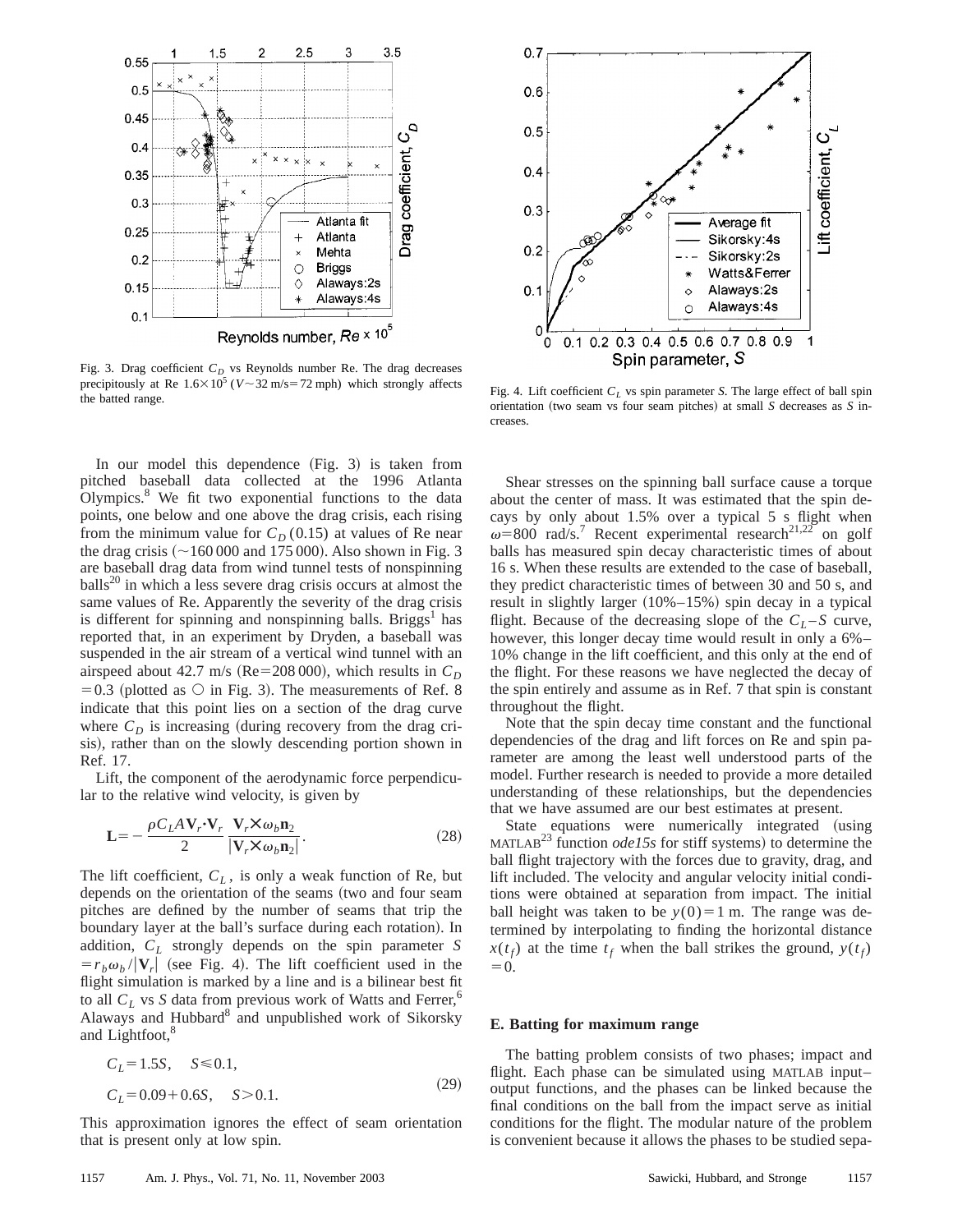

0.01 0.02 0.03 0.04 0.05 0.06 0.07 0.08  $\mathbf{0}$ Undercut distance,  $E(m)$ Fig. 6. Post-impact launch angle  $\zeta$  vs undercut distance *E*. For reasonably large coefficients of friction  $0.35<\mu<0.5$ , the same launch angle is

 $\mu$ =0.05

 $\mu$ =0.35

 $\mu$ =0.50

achieved for all fairly hit balls ( $\zeta \leq \pi/2$ ).

3

 $2.5$ 

2

 $1.5$ 

1

 $0.5$ 

0

 $-0.5$ 

Fig. 5. Post-impact ball angular velocity  $\omega_{bf}$  vs undercut distance *E*. For reasonably large coefficients of friction  $0.35<\mu<0.5$ , the same spin is achieved for all fairly hit balls  $(\zeta \le \pi/2)$ .

rately and in sequence with a single simulation that takes impact initial conditions and outputs the range of the batted ball.

Furthermore, the problem can be posed as one of optimal control. The objective of the optimization is to maximize the range of the batted ball subject to variables over which the batter has control and that have optimum values that are independent of the constraints of the model. The control variables are the undercut distance  $E$  and the bat swing angle  $\psi$ . The initial conditions  $(V_{b0}, V_{B0}, \omega_{b0}, \omega_{B0}, V_w)$  are not optimizable; that is, the optimization would either increase or decrease them without bound to achieve maximum range. The MATLAB function *fminsearch*<sup>23</sup> was used to find the optimum control variables by minimizing the negative range (maximizing positive range) with the Nelder–Mead simplex direct search method tolerances set to 0.0001.

## **III. RESULTS AND DISCUSSION**

By using Eq. (24), the static coefficient of friction  $\mu$  between a new ball and new bats of wood and aluminum was measured to be  $0.50\pm0.04$  and  $0.35\pm0.03$ , respectively. Although  $\mu$  will probably change with wear and, in the case of wood bats, may be more a function of the surface finish than the underlying material, these values are markedly larger than even the largest value considered in Ref. 7. This more realistic value of the coefficient of friction has substantial implications for the backspin a batter is able to achieve and the undercut required to produce it.

The impact simulation was used alone to study the effects of undercut distance and bat swing angle on batted ball spin and launch angle. In Figs. 5 and 6  $\omega_{bf}$  and  $\zeta$  are shown as a function of the undercut distance *E* for  $\psi=0$ . Figure 5 shows the post-impact ball angular velocity as a function of *E* for three values of  $\mu$ =0.05, 0.35, and 0.50, and for an initial ball spin of  $\omega_{b0} = -200 \text{ rad/s}$ . Other conditions held constant were  $\hat{V}_{b0} = 38 \text{ m/s}, \ \hat{V}_{b0} = 32 \text{ m/s}$  (as in Ref. 7) and  $\psi = 0$ . A realistic vertical component of the ball velocity prior to impact was calculated from Eq. (3),  $\hat{V}_{b y 0} = -5.7 \text{ m/s}$ , unlike the assumption in Fig. 2 of Ref. 7 that  $V_{b y 0} = 0$ . This difference in vertical velocities shifts the curves to the right about 3 mm, but otherwise causes little change.

Post impact launch angle  $\zeta$  (rad)

For a given value of  $\mu$ , the batted ball backspin increases as the undercut distance *E* increases, but at a rate only about 1/3 that predicted by Fig. 2 of Ref. 7. Although the curves of Watts and Baroni<sup>7</sup> are similar, there appears to be a numerical error in their results. For small *E*, slip halts during the collision, and at a critical value of *E*, a cusp in the curve corresponds to the undercut at which slip halts exactly at the moment of separation. Slip is maintained throughout impact for larger *E*.

For even the smallest realistic value of  $\mu$ =0.35 (aluminum), the slip halts during impact for undercuts less than  $E$  $=0.64$ , in other words, for almost all batted balls (even foul balls). A batted backspin of 1000 rad/s can be achieved for a pitched fastball, but this requires an undercut of *E*  $=0.068$  m rather than the 0.025 that would be extrapolated from Fig. 2 of Ref. 7. The effects of finite deformation on the change in the spin during impact are likely to increase the ratio of the impulse for sliding to the impulse for compression  $p_s/p_f$ , because the greater deformation of the ball slightly increases the moment of inertia and reduces the radial distance between the center-of-mass and the contact point. Nevertheless, in almost all cases slip halts before separation so that the modest finite deformation occurring during batting does not significantly alter the calculated changes in spin.

Predictions of post-impact launch angle (Fig. 6) are significantly affected by the value of the coefficient of friction. If we use realistic values of  $\mu$  and an undercut  $E$  $=0.040$  m, we obtain a launch angle  $\zeta=0.731$  rad, considerably (8.6°) less than the value of  $\zeta$ =0.881 rad for  $\mu$ =0.05.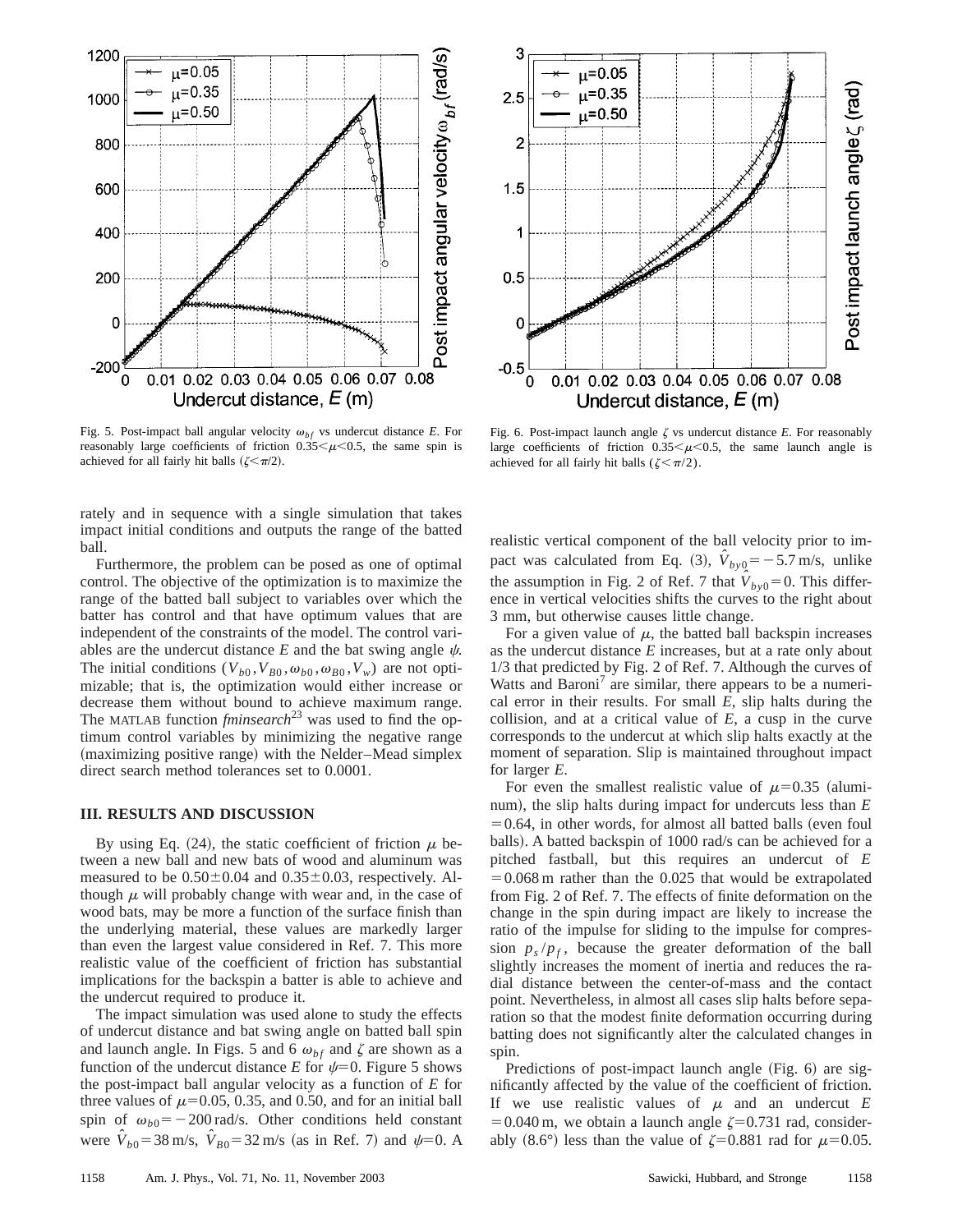Table II. Optimum control variables and maximum range for typical pitches. Slower curve balls with pitched topspin can be batted farther than fastballs with backspin because batted speed and launch angle need not be sacrificed for spin.

| Pitch type | $V_{b0}$<br>(m/s) | $B_0$<br>(m/s) | $\omega_{b0}$<br>(rad/s) | bf<br>(m/s) | $\omega_{bf}$<br>(rad/s) | (rad)  | $E_{\rm opt}$<br>(m) | $\psi_{\rm opt}$<br>(rad) | Optimal<br>range $(m)$ |
|------------|-------------------|----------------|--------------------------|-------------|--------------------------|--------|----------------------|---------------------------|------------------------|
| Fast       | 42.00             | 30.00          | $-200.00$                | 44.30       | 191.35                   | 0.4600 | 0.0265               | 0.1594                    | 134.798                |
| Knuckle    | 36.00             | 30.00          | 0.00                     | 44.04       | 226.87                   | 0.4499 | 0.0250               | 0.1549                    | 135.771                |
| Curve      | 35.00             | 30.00          | 200.00                   | 43.04       | 276.78                   | 0.4245 | 0.0223               | 0.1152                    | 138.831                |

However, with both wooden and aluminum bats, the same launch angle is achieved up to  $E = 0.064$  m, so that the differences between the two are unimportant.

Figures 5 and 6 show that, although it is important to use realistic values of  $\mu$ , the 0.15 difference between  $\mu$  for aluminum and wood makes no appreciable difference in batting. As long as the friction is large enough to halt slip during the collision, any additional friction does not help. For all balls hit into the field of play, wood and aluminum bats behave identically with regard to the effect of friction because slip does halt during impact. This is because, in batting, the initial ratio of tangential to normal velocities of the contact point is so small. Adair<sup>17</sup> (p. 77) has made essentially this point in a less technical way without resort to the concept of ''coefficient of friction,'' noting that it is probably futile to modify the bat in an attempt to increase the friction between it and the ball.

Combining the impact and flight models, two-dimensional optimizations of range were done in  $E-\psi$  space for a constant initial bat speed  $\hat{V}_{B0} = 30$  m/s and no initial bat angular velocity ( $\omega_{B0}$ =0 rad/s) for the fastball parameter set (Table II) and no wind. Shown in Fig. 7 are contours of constant range for a fastball. The optimum range of  $134.80 \text{ m}$  (442 ft) occurs at  $E=0.0265$  m and bat swing angle  $\psi=0.159$  rad  $(9^{\circ})$ , shown as point *O* in Fig. 7. The optimum is more sensitive to variations in  $E$  than to those in  $\psi$ , but there is little correlation between the two. To obtain a range greater than 120 m, it is necessary to maintain an undercut in the rela-



Fig. 7. Fastball range contours in control parameter space  $(E, \psi)$ . The maximum range is less sensitive to changes in the bat swing angle  $\psi$  than the undercut distance *E*.

tively narrow range  $0.020 \leq E \leq 0.036$  m while still choosing  $\psi$  correctly, whereas this range can be obtained with the correct value of *E* over a much wider range in bat swing angle of roughly  $-0.3<\psi<0.7$  rad. Thus optimal hitting is much more sensitive to bat placement than to the direction of the bat velocity at contact.

Optimal values ( $E_{opt}$ ,  $\psi_{opt}$ ) for the undercut and bat swing angle that result in maximum range were computed for a fastball, curve ball, and knuckleball. The results are reported in Table II with the assumed characteristics of each pitch type and post-impact ball speed, rotation rate, and launch angle (initial flight conditions). Optimizations for different types of pitch (knuckleball and curve ball, Table II) yielded similar shaped contours with optima only slightly displaced from that of the fastball in Fig. 7. Table II shows clearly that, as the spin on the pitch changes from backspin (fastball) to topspin (curve ball), the amount of undercut required for maximum range decreases, but only by about 4 mm, which was first noted in Ref. 7. In addition, the optimum bat swing angle  $\psi$  decreases slightly from 0.1594 to 0.1152 rad.

Perhaps the most surprising result in Table II is that the range of the optimally batted curve ball is *larger* than that of the optimally hit fastball. It is widely held (see, for example, Ref. 17, p. 93) that "For a given bat speed, a solidly hit fastball goes farther than a well-hit slow curve.'' This belief is not true due to the overwhelming importance of spin on range. Note that the batted ball speed of the fastball is slightly  $(1.26 \text{ m/s})$  higher than that of the curve ball, due mainly to the larger pitch speed. But the batted backspin  $(191 \text{ rad/s})$  for the fastball is 30% smaller than that of the curve ball because the pitched fastball has backspin that must be reversed during batting, whereas the curve ball has initial topspin that is augmented. This larger backspin for the curve ball increases the optimal range by 4.0 m. Finally, note that the launch angles of the optimally batted balls decrease minimally from 0.4600 to 0.4245 rad  $(26.3° \text{ to } 24.3°)$  as the pitched spin changes from backspin to topspin. This effect also has been noted in Ref. 7. These launch angles are considerably less than the roughly 35° previously thought to be needed to clear the outfield fence (Ref. 17, p. 97).

It is important to be clear about the assumptions and their effects on the results. For this reason we have done comprehensive sensitivity studies of many of the parameters. In each case the parameters were varied and the optimal behavior calculated, holding other parameters constant at their values for a fastball.

Another of the variables that is not well known is bat speed, because it has infrequently been measured. Although our bat velocity of 30 m/s is representative of the ''sweet spot" velocity for major league hitters, a bat speed of  $V_{B0}$  $=$  26 m/s has been measured for "average" college hitters by Fleisig *et al.*<sup>24</sup> Welch *et al.*<sup>25</sup> measured a maximum linear bat velocity of 31 m/s. Figure 8 shows that the optimal range is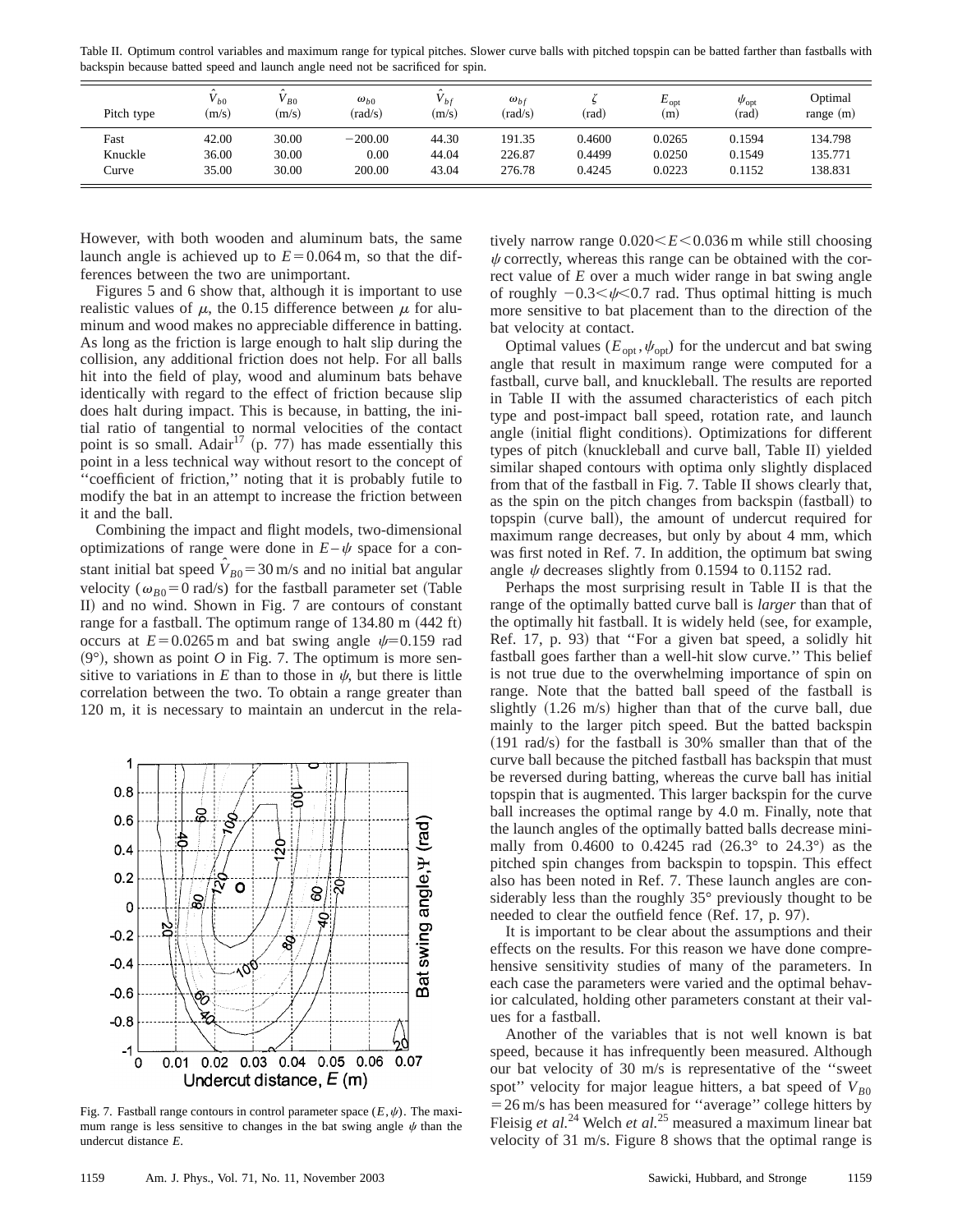

Fig. 8. Sensitivity of the fastball optimum range and control variables to bat velocity, the most important batting factor.

enormously sensitive to this variable. Increasing the bat speed by only 1 m/s increases the optimal range by nearly 5 m. And although the optimum undercut varies by only a few millimeters over the entire range of bat speeds considered, the best bat swing angle decreases until a level swing is optimal at a bat speed of 42 m/s. Above this speed it is optimal to swing down on the ball.

Some batting manuals teach that rolling the wrists during the swing can increase batting performance. Figure 9 shows that this effect is minimal. A bat angular velocity of 50 or 60 rad/s is the largest conceivable roll rate, but this roll rate achieves only a modest increase of 1.8 m in the optimal range. Almost certainly, the penalties paid for this unnatural motion would be significantly greater than the benefits gained.

Even though we have above retired the myth that fastballs can be hit farther than curve balls, Fig. 10 shows that a faster fastball can indeed be hit farther than a slower one. Slower



Fig. 9. Sensitivity of the fastball optimum range and control variables to bat angular velocity. Pre-impact bat spin affects range only minimally and probably should not be used in a batting strategy to increase range.



Fig. 10. Sensitivity of the fastball optimum range and control variables to pitched ball velocity.

fastballs should be hit with more undercut and larger  $\psi$ . Although it is possible to hit a curve farther than other pitch types, it is probably more difficult to achieve the optimal hitting conditions for a curve ball because its pitched trajectory has a substantially larger curvature.

Figure 11 reinforces the point made earlier that a ball with topspin can be hit farther than one without. The maximum range increases with pitched topspin, if pitch velocity and bat velocity are held constant. Figure 11 also demonstrates that as pitched topspin increases, both the optimal undercut and bat swing angle decrease. A comparison of Figs. 10 and 11 shows that the possible increase in range of about 8 m due to pitched ball spin changes alone (which can certainly vary between  $-200<\omega_{b0}<200$  rad/s) outweighs that of about 3 m due to pitched ball speed variations alone  $(35< V_{b0})$  $<$  45 m/s).



Fig. 11. Sensitivity of the fastball optimum range and control variables to pitched ball angular velocity. At the same pitch speed, pitched ball topspin increases batted ball backspin and consequently lift (Fig. 4) and increases range substantially.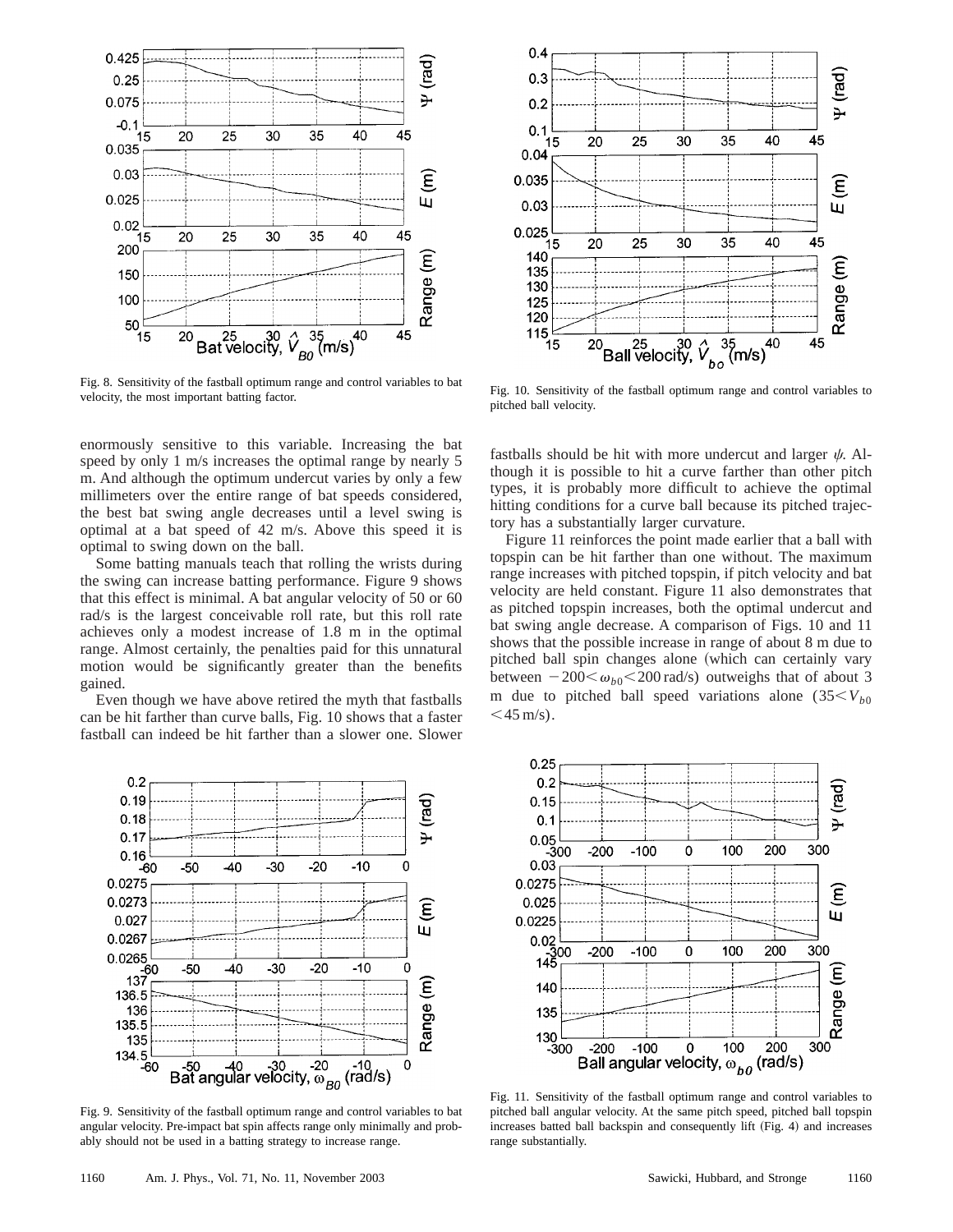

Fig. 12. Sensitivity of the fastball optimum batted range and control variables to wind velocity. Head winds from the outfield correspond to  $V_w < 0$ .

In all of the sensitivity studies note that the  $\psi_{opt}$  figures are uniformly the least smooth, indicating that the optimization calculations are probably least accurate in this variable. This is to be expected because, as previously noted, the ridge of the range contours is longest and flattest in the  $\psi$  direction, contributing to the difficulty of achieving accurate results in this direction.

Figure 12 illustrates the sensitivity of optimal range to pure headwinds  $(V_w<0)$  and tailwinds. As expected, with a tailwind the optimal strategy is to uppercut more and thereby increase the flight time during which the effects of the wind can be active.

The sensitivity of the optimal range to undercut is illustrated in Fig. 13, which is a slice of the optimal range surface at  $\psi$ =0.1594 (the optimum value for a fastball). The two points labeled *A* and *B* differ only in undercut by 6.5 mm and their ranges differ by 7.3 m. Shown in Fig. 14 is a plot of the drag coefficients on the two trajectories as functions of time.



Fig. 13. Fastball range vs the undercut distance at  $\psi$ =0.1594. Points *A* and *B* differ in undercut distance by 6.5 mm and in range by 7.3 m.



Fig. 14.  $C_D$  vs time in flight for the trajectories corresponding to both points *A* and *B* in Fig. 13. The high sensitivity of range to undercut distance can be partially attributed to the effects of the drag crisis.

The initial conditions of points *A* ( $\hat{V}_{bf} = 44.34 \text{ m/s}$ ,  $\omega_{bf}$  $= 182.4$  rad/s, and  $\zeta = 0.448$  rad) and *B* ( $\hat{V}_{bf} = 43.63$  m/s,  $\omega_{bf}$ =308.3 rad/s, and  $\zeta$ =0.615 rad) differ substantially in batted ball spin and in launch angle. In spite of these differences, both trajectories pass through the drag crisis slowing during the ascent and lose enough energy to drag so that they remain below the drag crisis during the descent. The main effect on the range appears to be the increased time spent at high drag by trajectory B.

## **IV. CONCLUSIONS**

The aim of this study was to establish an optimum strategy for hitting a baseball. The results we have presented show the following.

- $(1)$  It is important to utilize impact and flight models that are as realistic and complete as possible. Without accurate simulations, optimization is pointless. Our flight model includes the experimental lift and drag coefficient dependence on Re and spin parameter. The impact model treats collision relative velocity as a function of impulse and incorporates the dependence of the energetic coefficient of restitution  $e_*$  on the impact relative velocity and the dependence of the ritched hell engle with the horizontal dependence of the pitched ball angle with the horizontal,  $\gamma$ , on pitch speed.
- (2) The bat–ball coefficient of friction  $\mu$  is near 0.50 for wooden bats and 0.35 for aluminum bats.
- (3) Within a realistic range (0.35–0.50), the value of  $\mu$  does not affect batted ball spin, velocity, or launch angle. Therefore, any effort to increase backspin on the batted ball by increasing  $\mu$  is futile.
- ~4! The batted ball clearly goes through the drag crisis. The resulting sharp reduction in drag leads to ranges considerably larger than would be achieved with a perfectly smooth ball which would experience drag coefficients near  $C_D$ =0.5 for much, if not all, of its flight.
- ~5! There is an optimal strategy for achieving maximum range. For a typical fastball the batter should undercut the ball by 2.65 cm and swing upward at an angle 0.1594 rad.